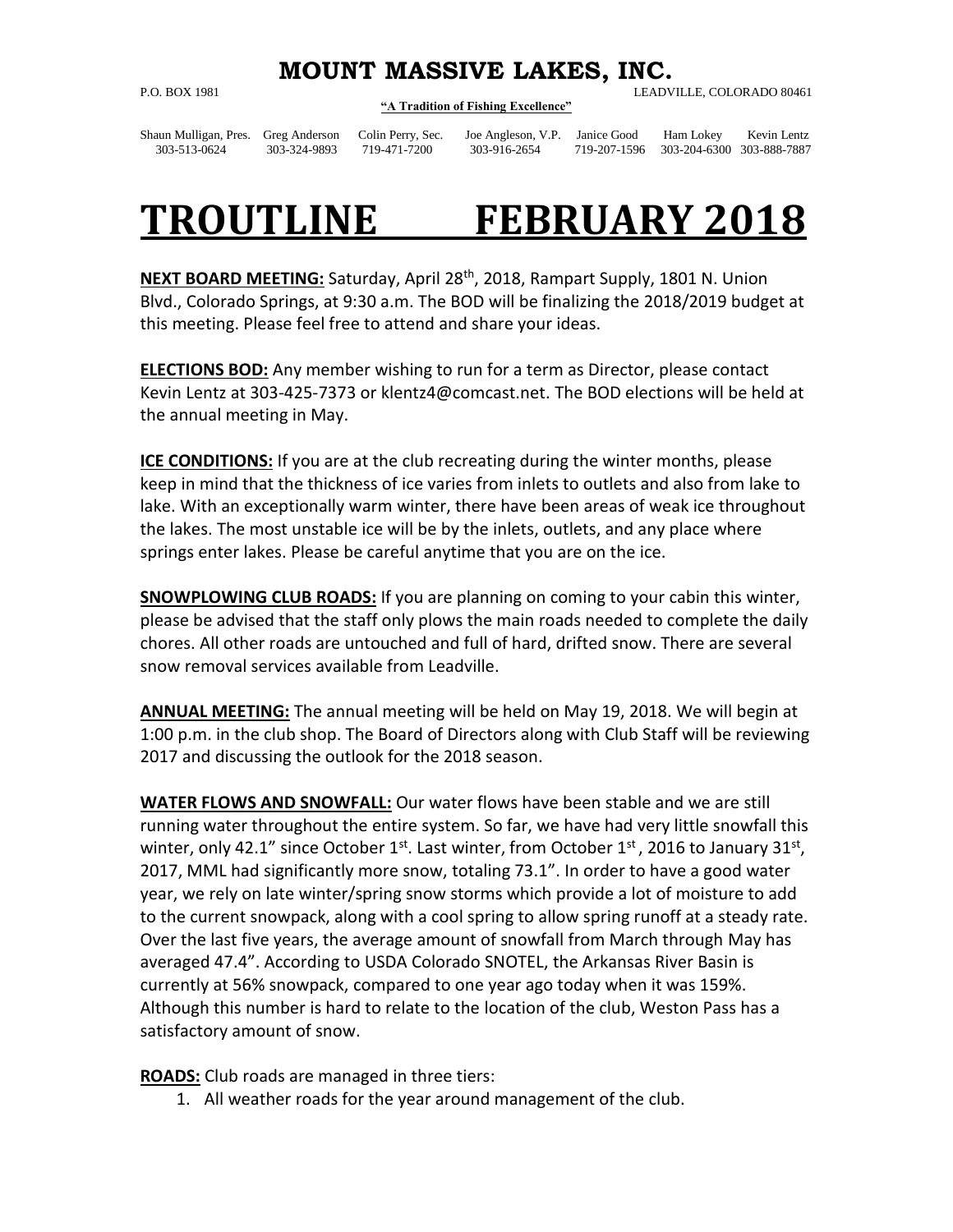- 2. Primary fishermen roads that allow about 80% of our fishermen access to the lakes (ex: around Snowden or #6).
- 3. All other roads.

If you have a cabin or travel the tier 3 roads be advised that, except for general maintenance once a year, these roads will not be weatherized until all the other roads are weatherized.

If members, their guests or their contractors abuse or misuse any roads the responsible member can expect to receive a bill to repair that road.

When roads become full of water, please refrain from going around the hole/puddle. We don't want to ruin the vegetation or create a bigger hole. We will repair these issue areas with road base or slag when the time is appropriate.

**FISH CULTURIST HIRED:** After a three month search, we hired Elgin Rusch from Leadville. Elgin will start his tenure with us on March  $5<sup>th</sup>$ . Elgin is a Leadville native who brings a vast amount of expertise in mechanical knowledge as he previously worked at the Black Cloud Mine and various construction supply stores in Leadville. Elgin successfully navigated the application process along with a competitive interview in front of Brent, Bryan, and 6 board members.

**CABIN IDENTIFICATION:** Per request from the Lake County Sheriff's Department, please display your cabin number with light colored or reflective painted numbers to make it easier for all responding emergency personnel to locate your cabin.

**WINTER SAMPLING VOLUNTEERS:** During the winter we sample each lake to check the abundance and condition of the fish population by ice fishing. So far, our sampling has provided excellent data and great fishing for all species of fish. We still have six Lakes remaining, 8,10,11,14,21, and 26.

Don't have ice fishing gear? No problem. MML has extra gear available for those who would like to help out. If you are interested, please contact Brent at 719-293-5441.

**2017 CREEL CENSUS DATA:** Total hours fished rose significantly from 11,839 hours in 2016 to 12,647 hours in 2017. Catch Per Man Hour (CPMH), number of fish caught per hour fished, increased for the second consecutive year from 2.29 in 2016 to 2.45 in 2017, which is slightly over our target of 2.30 for MML. The "Big 6" Lakes, which are Lakes 5,6,9,12,19, and 20, had 73% of the total hours fished in 2017, the same as 2016. The CPMH for the Big 6 Lakes rose to 2.47 in 2017 from 2.33 in 2016. This data shows that our catchable stocking schedule for 2017 was well planned and executed. For our stocking schedule to be effective and meet our fishery goals, we analyze our summer and winter lake samples and creel census data to implement the best fishing opportunities. With additional fish available to stock in 2018, we will work through our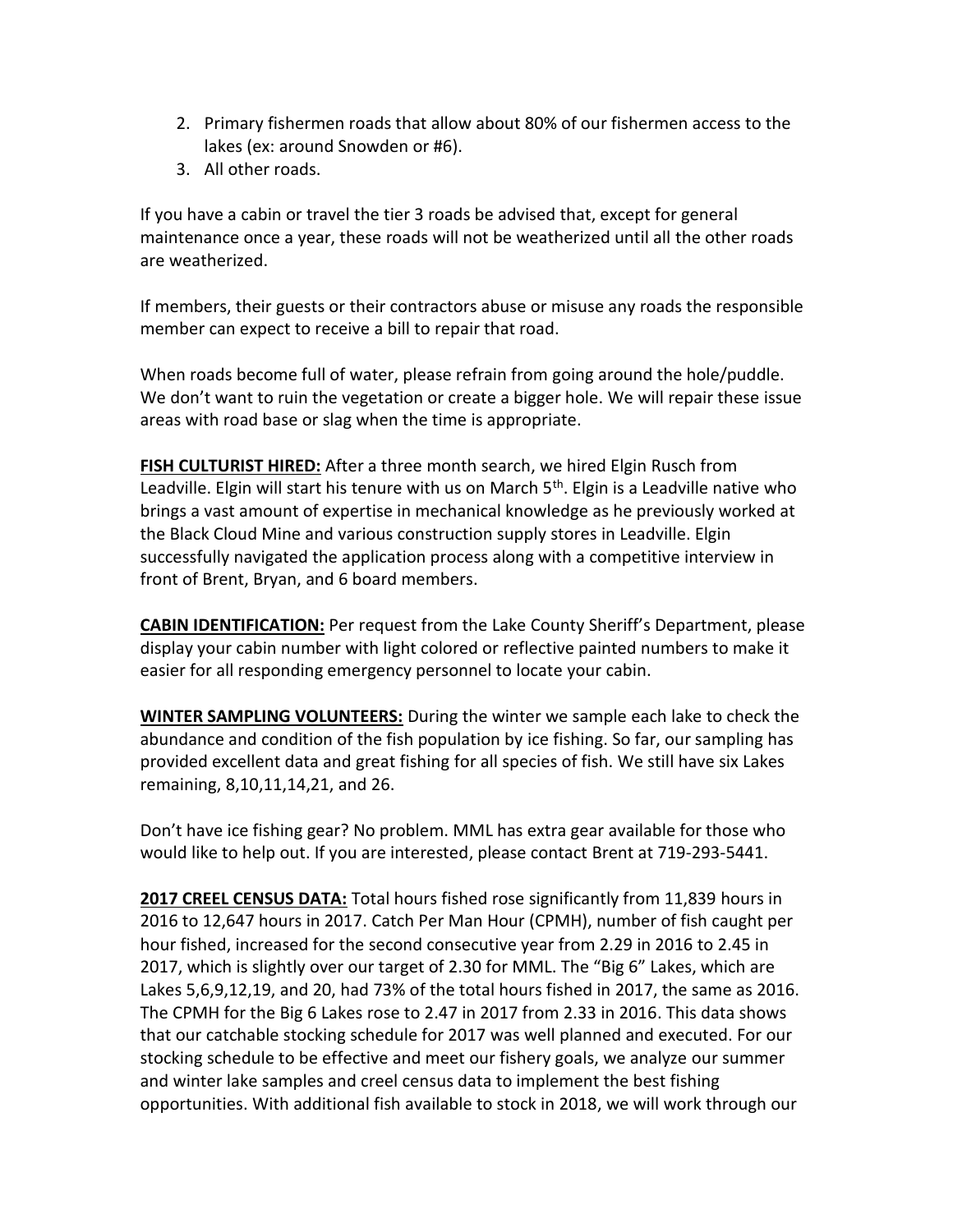2017 catchable stocking schedule to make adjustments and improvements for each month, lake by lake, to keep our creel census numbers comparable to 2017 and to provide better fishing.

**2018 FISH STOCKING:** We will be stocking our 2018 Triploid rainbows and Kamloops super catchables on April 30, June 4, 5, July 9, 30, and August 13. The Kamloops super catchables will be stocked at ice off to prevent rearing pond mortality from spawning behavior. We expect to stock nearly 15,400 fish this year. If you would like to help stock on any of these dates, please contact Brent at 719-293-5441.

**2018 TRIPLOID RAINBOWS:** We currently have 17,453. They are 27 months old, 16" long, and weigh an average 24.7 ounces (1.6 pounds). The biggest fish of this year class are in Pasture Pond, which measure 16.5" and weigh 28.1 ounces (1.8 pounds). As spring nears and the ice recedes from the ponds, we will continue feeding these fish to increase their size before stocking. We will hold back 2,500 of this year class this summer for our super catchable program in 2019. We plan for a 10% unaccounted mortality each winter from predation (coyotes, eagles, etc.). During our fall grading in 2016, we kept extra "runts" in Hatchery Pond to replenish the ponds the following fall. We added nearly 2,000 fish to the 2018 catchable rainbow year class last fall before ice on. This is our first year adding these extra fish into the catchable year class. We hope this will help to achieve our goal of having additional fish to stock. Our 2018 fish stocking will provide excellent fishing as we return to our fishery management goals of stocking 16,000 fish, 28,000 pounds, with an average size of at least 28 ounces. The 2018 catchables are located in New Pond, Pasture Pond, and Rainbow Pond for the remainder of the winter.

**2018 KAMLOOPS RAINBOW SUPER CATCHABLES:** These super catchables are 40 months old and we have 2,147, which are the last of the Kamloops rainbows. They are 19.5" in length and weigh 48.5 ounces (3.0 pounds), which is slightly larger than the size of super catchables stocked last spring. Last spring, the catchable Kamloops rainbows showed aggressive spawning behavior which accounted for significant mortality in the rearing ponds. These fish are currently full of eggs and beginning to show signs of spawning behavior. We will be stocking these fish at ice off to prevent significant mortality loss. This class of fish is currently in Pond Two.

**2019 TRIPLOID RAINBOWS:** This year class of fish is 10 months old. We currently have 23,545 and they are 10" long. They are slightly larger than the 2018 rainbows were at this time last year. Instead of getting rid of extra fish after our fall grading, we decided to keep 3,000 "runts" to hold in Hatchery Pond over the winter so we can replenish our numbers of lost fish due to disease and predator loss this winter. These fish have begun to show the early signs of Cold Water Disease. Currently, we have been treating them with medicated feed, picking pond mortalities daily, and evaluating the effectiveness of treatment. After the first stocking of the year, these fish will be thinned out to Pasture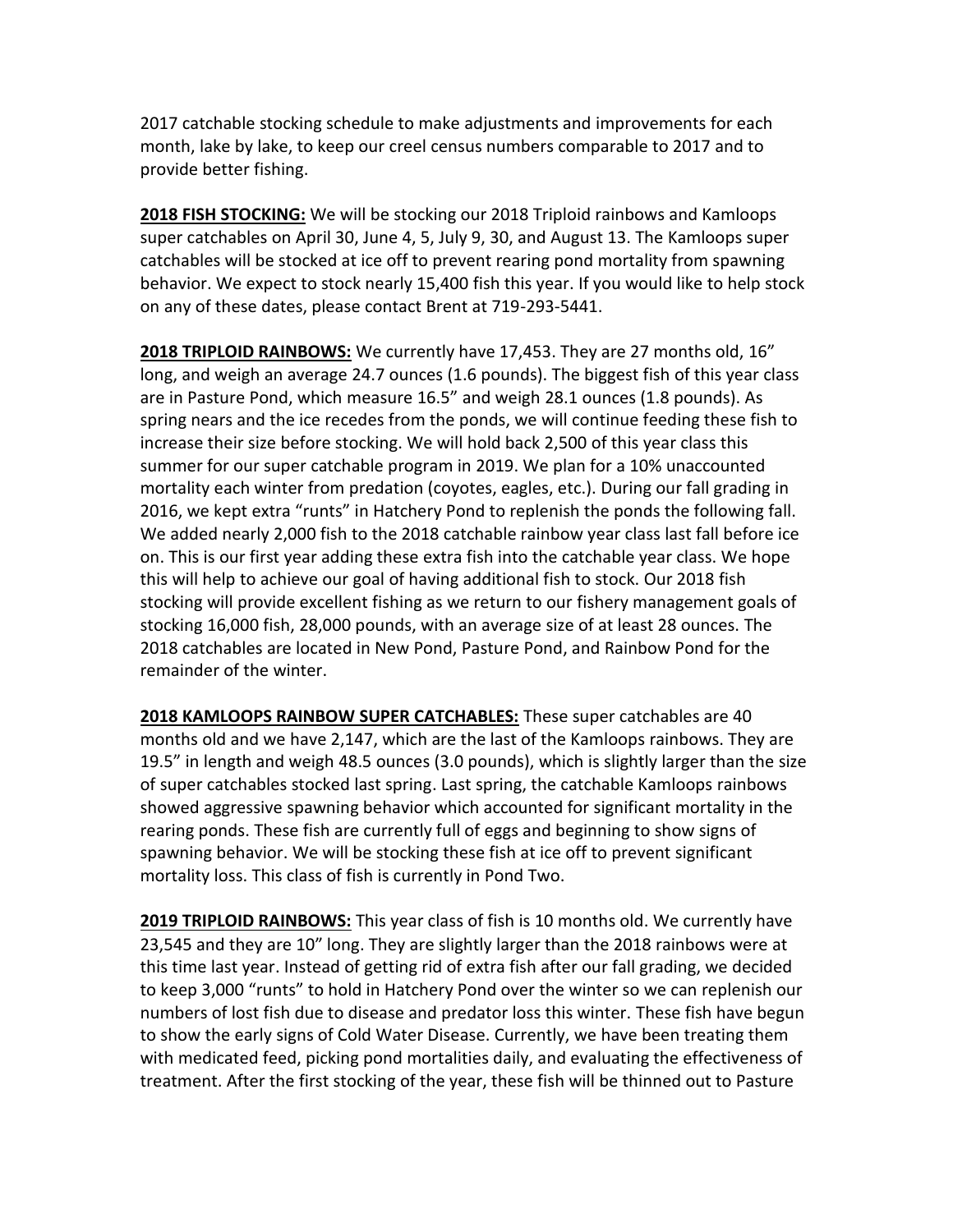Pond, which will give them additional room to recover from sickness and get healthy. These fish are in Pond One, Jones Pond, and Hatchery Pond for the winter.

**2020 TRIPLOID RAINBOWS:** Our triploids are growing fast and they are already at 2.0". We currently have 37,482 and they are 3 months old. When these triploids reach 3" in March, we will grade them and save the biggest 30,000. We will keep the extra fish to help replenish our numbers in case we have substantial loss due to disease and/or predators throughout the summer. Grading allows us to keep the bigger fish, keep uniform size, and gives us an accurate number of remaining fish. These fish are currently in spring water which is consistently 48 degrees, optimal growth temperature. As these fish keep growing, we will continue to move them into additional tanks to keep them thinned out and healthy. Once the water outside warms up, we will move these fish into the Hatchery Raceways.

**2018 BROWN TROUT:** We currently have 5,225 fry which are 1.2" long. Once these fish reach 3" in mid-June, we will stock 2,270 into Lakes 6,9,10,11,12,15, and 18.

**2018 TIGER TROUT:** We currently have 1,664 tiger trout that are 1.2" long. The survival rate of tiger trout this year was 25%, which is up from only 10% during fall spawning in 2016. High grading (using the best available fish) along with practicing proper spawning techniques significantly increases the survival of this species. Tiger trout have a substantially lower survival rate than all the other species we have at MML. The low survival of this species is due to crossing fish from different genera. Once these fish reach 3", we will stock 1,100 into Lakes 1,2,15, 21, and 26.

**2018 CUTTHROAT TROUT:** Our cutthroat trout are in the hatchery and are growing well. We have 4,449 and they are almost 3". Once these fish reach 3", we will stock 2,475 into Lakes 2,3,4,5,7,8,12,15, and 20 at ice off.

**CUTBOWS:** We received an order of 5,000 eyed cutbow eggs from CPW in December. These fish just started eating and are growing well. We will stock some of these fish as fingerlings throughout the club and add the remaining fish into the 2020 catchable stocking class.

**SPRING ROLLOFF CONTAINERS:** Each Spring, MML has two roll off containers available for member use which are located just south of the dumpsters. Last spring, MML paid an extra \$2,400 for "dirty" loads. These "dirty" loads contained prohibited items such as construction materials, appliances, oil, paint, tires, auto parts, etc. These prohibited items must be hauled to the dump or disposed of accordingly. The Lake County Landfill is located at 1500 CR 6, Leadville, CO 80461. The hours are 8am to 4pm, Friday – Tuesday. For more information, please visit [http://www.lakecountyco.com/landfill.](http://www.lakecountyco.com/landfill) The first roll off will arrive during the week of May 21, after the annual meeting weekend.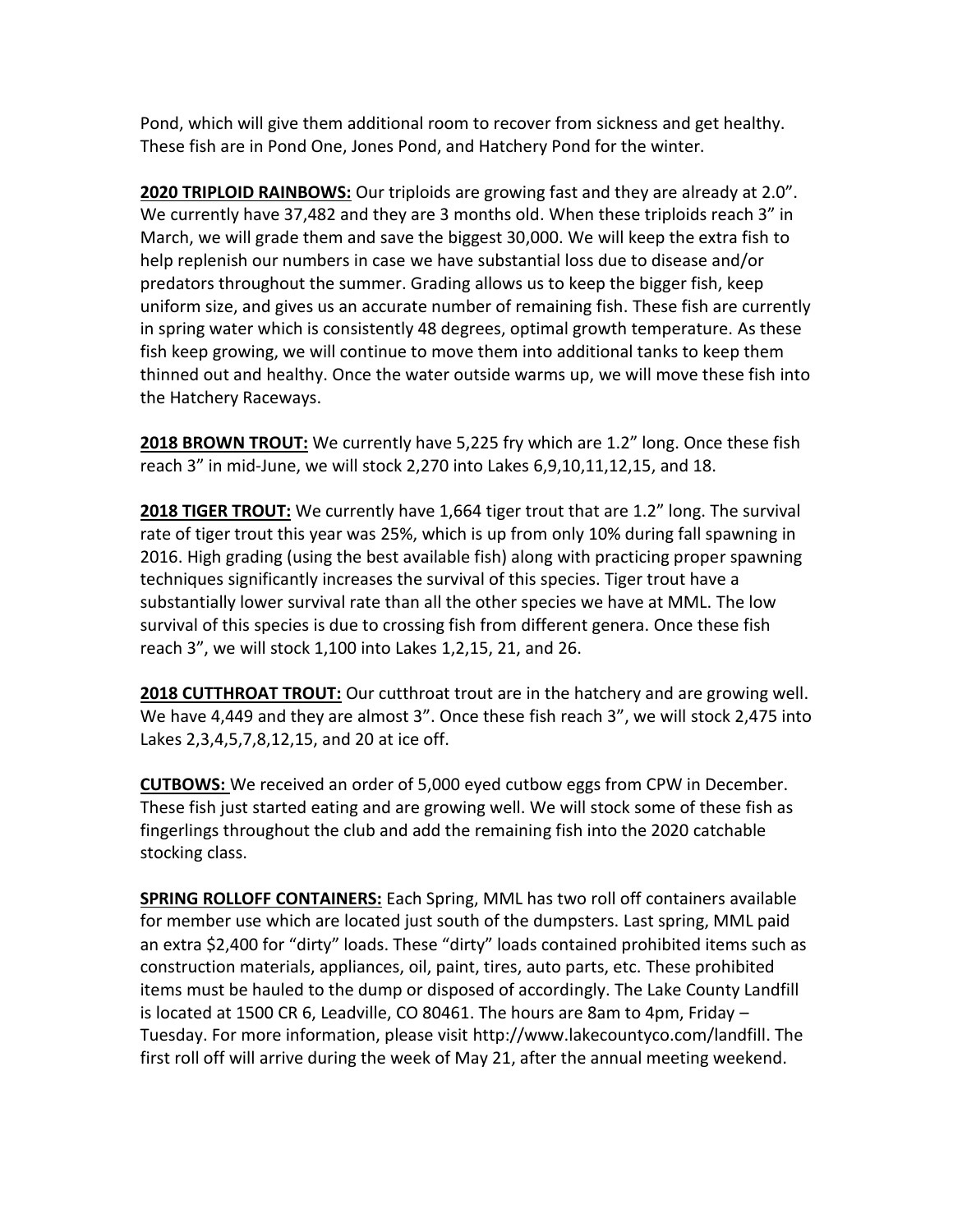**FOR SALE LIST:** Is no longer part of the Troutline but is located on the MML website. If you would like to post your cabin for sale, please visit the website and follow the instructions. If you have any questions, please call Gregg Anderson at 303-324-9893.

**MML WEBSITE:** If you have not had a chance to check out the new website, please do so at mountmassivelakes.org, password Fishing1. The "for sale section is now up and running and also check for updates in the "Managers Corner" section for the latest news and recent activity from MML staff. The website will also provide information such as fishing status, club updates, BOD meeting dates/times/locations, annual meeting date/time, and previous club material such as Troutline. We would like to thank BOD member Gregg Anderson for all the great work he has done to make this new website successful and current.

**MML VEHICLE WINDOW STICKERS:** We have new MML stickers (old ones don't need to be replaced) for members to place on the window of their vehicles. Please stop by the office next time you're at the Club if you would like one.

**DUMPSTERS:** As spring nears, please remember that our dumpsters are for household trash only. Construction materials, furniture, appliances, oil, paint, tires, auto parts, etc, are prohibited and must be hauled to the dump. To save the club money, we remove three dumpsters after Labor Day weekend until May  $1<sup>st</sup>$ . The Lake County Landfill is located at 1500 CR 6, Leadville, CO 80461. The hours are 8am to 4pm, Friday – Tuesday. For more information, please visi[t http://www.lakecountyco.com/landfill.](http://www.lakecountyco.com/landfill)

## **NEED COPIES OF MT. MASSIVE LAKES BY-LAWS, RULES AND REGULATIONS, LAND USE APPLICATIONS AND RULES AND REGULATIONS OR MAPS OF THE CLUB?** They are available to the membership and can either be downloaded from the website or are available in plastic file holders mounted on the wall inside the Clubhouse, just to the right as you enter the Clubhouse door. If you elect to acquire them at the Clubhouse, limit one per member, please!

**LAND USE PERMIT APPLICATIONS:** Remember, if you are planning a construction project at your cabin you will need to follow MML rules and regulations governing land use. These rules, published on the website or available at the clubhouse, include submitting a Land Use Application to the Land Use Committee for their approval, **prior** to starting construction. The rules state **"A PERMIT IS REQUIRED FOR THE CONSTRUCTION OR INSTALLATION OF NEW CABINS, OUT BUILDINGS, ADDITIONS TO PRESENT CABINS, OR CONSTRUCTION OF SEPTIC SYSTEMS, FENCES, ANTENNAS, FLAGPOLES, SIGNS, PARKING AREAS, ROADS, CONCRETE, OR ANY DISTURBANCE OF THE LAND".** Please remember that the land use committee only operates from May – October. Applications received outside of these months will be reviewed as time permits. For prompt approval, please properly submit an application, including drawings, elevations, and neighbor approvals. If there is a question about whether or not you need to submit an application, or to submit an application, please call Land Use